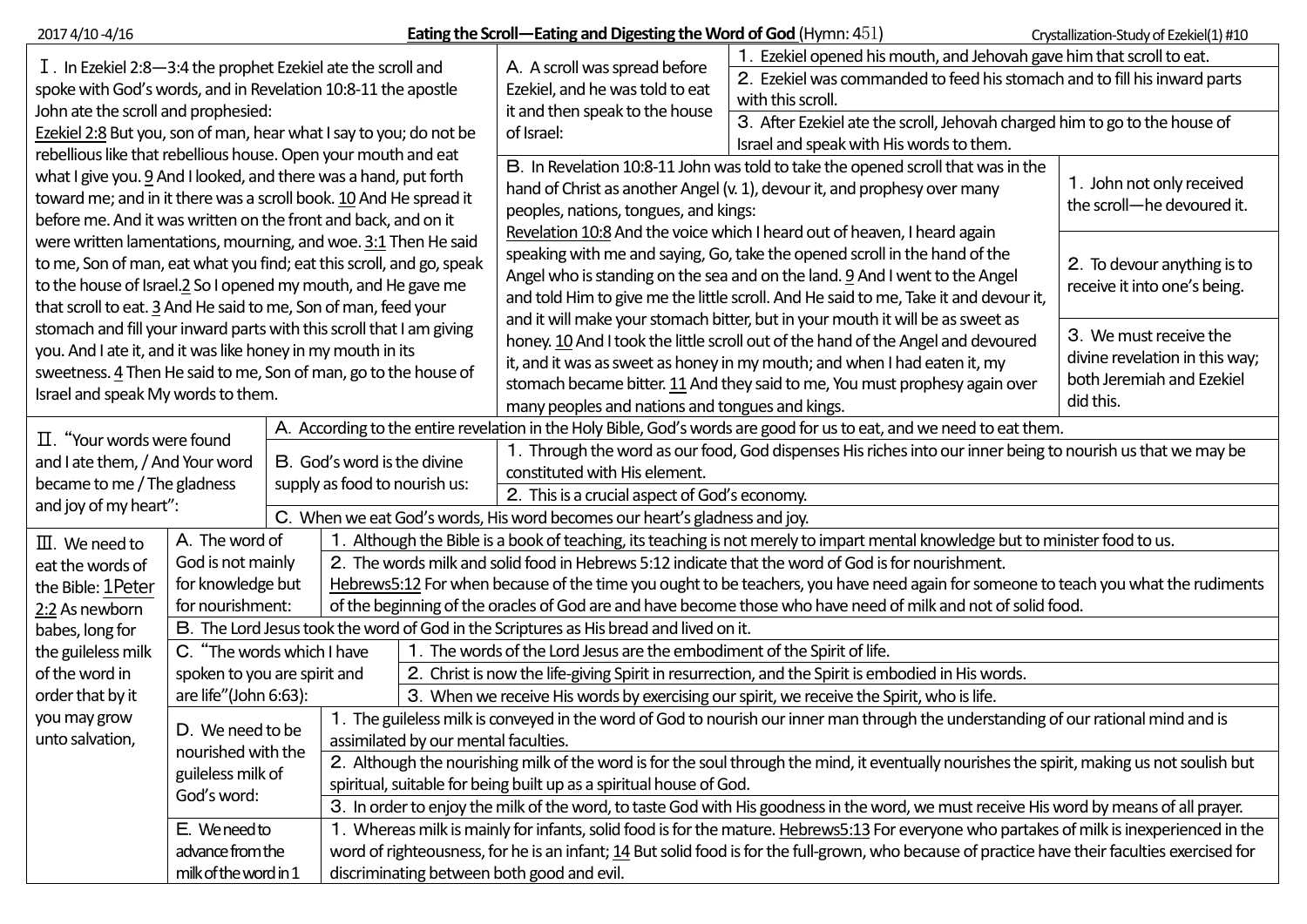| $\mathbb{II}$ . We need to             | Peter 2:2 to the word                                                                                                                                      | 2. To eat the word of righteousness as the solid food is a strong way to receive, experience, and enjoy Christ.                                                                                                                                                                                                                                                                                                                                      |                                                                                                                                               |                                                                                                                                                                      |  |  |  |  |  |  |
|----------------------------------------|------------------------------------------------------------------------------------------------------------------------------------------------------------|------------------------------------------------------------------------------------------------------------------------------------------------------------------------------------------------------------------------------------------------------------------------------------------------------------------------------------------------------------------------------------------------------------------------------------------------------|-----------------------------------------------------------------------------------------------------------------------------------------------|----------------------------------------------------------------------------------------------------------------------------------------------------------------------|--|--|--|--|--|--|
| eat the words of                       | of righteousness as                                                                                                                                        | 3. The word of righteousness embodies                                                                                                                                                                                                                                                                                                                                                                                                                |                                                                                                                                               | a. Righteousness is being right with persons, things, and matters before God according to His                                                                        |  |  |  |  |  |  |
| the Bible:                             | the solid food in                                                                                                                                          | the thought of God's justice and                                                                                                                                                                                                                                                                                                                                                                                                                     |                                                                                                                                               | righteous and strict requirements.                                                                                                                                   |  |  |  |  |  |  |
|                                        | Hebrews 5:13-14:                                                                                                                                           | righteousness in His dispensational and                                                                                                                                                                                                                                                                                                                                                                                                              |                                                                                                                                               | b. Righteousness is a matter of God's throne and of being right with God in our being.                                                                               |  |  |  |  |  |  |
|                                        |                                                                                                                                                            | governmental dealings with His people:                                                                                                                                                                                                                                                                                                                                                                                                               |                                                                                                                                               | c. If we would eat the solid food, the word of righteousness, we need experience and exercise.                                                                       |  |  |  |  |  |  |
| IV. The way for the                    |                                                                                                                                                            | 1. God's economy is not a matter of outward things but of Christ coming into us inwardly; for this we need to<br>A. God's economy is that we eat, digest,                                                                                                                                                                                                                                                                                            |                                                                                                                                               |                                                                                                                                                                      |  |  |  |  |  |  |
| believers to                           |                                                                                                                                                            | and assimilate Christ to be constituted                                                                                                                                                                                                                                                                                                                                                                                                              | take Christ by eating, digesting, and assimilating Him.                                                                                       |                                                                                                                                                                      |  |  |  |  |  |  |
| experience the                         |                                                                                                                                                            | with Him in order to express Him and                                                                                                                                                                                                                                                                                                                                                                                                                 | 2. God's eternal plan is to dispense Himself into us so that He becomes every fiber of our inward being; He                                   |                                                                                                                                                                      |  |  |  |  |  |  |
| divine dispensing of<br>represent Him: |                                                                                                                                                            |                                                                                                                                                                                                                                                                                                                                                                                                                                                      | wants to be eaten, digested, and assimilated by us so that He can become our constituent.                                                     |                                                                                                                                                                      |  |  |  |  |  |  |
| the Divine Trinity in                  |                                                                                                                                                            | B. The Triune God becomes our life and life supply by entering into us organically to be assimilated into the fibers of our spiritual being.                                                                                                                                                                                                                                                                                                         |                                                                                                                                               |                                                                                                                                                                      |  |  |  |  |  |  |
| their daily living is to               |                                                                                                                                                            | C. To eat the Lord Jesus is to receive Him into us so that He may be digested and assimilated by the regenerated new man in the way of life; we need to eat,                                                                                                                                                                                                                                                                                         |                                                                                                                                               |                                                                                                                                                                      |  |  |  |  |  |  |
| eat, digest, and                       |                                                                                                                                                            | digest, and assimilate Jesus as our spiritual food day by day. John 6:51 I am the living bread which came down out of heaven; if anyone eats of this bread, he                                                                                                                                                                                                                                                                                       |                                                                                                                                               |                                                                                                                                                                      |  |  |  |  |  |  |
| assimilate the Lord                    | shall live forever; And the bread which I will give is My flesh, given for the life of the world.                                                          |                                                                                                                                                                                                                                                                                                                                                                                                                                                      |                                                                                                                                               |                                                                                                                                                                      |  |  |  |  |  |  |
| Jesus as food by                       |                                                                                                                                                            |                                                                                                                                                                                                                                                                                                                                                                                                                                                      |                                                                                                                                               | D. We should not only believe into the Lord Jesus and receive Him but also eat Him, digest Him, and assimilate Him, allowing Him to become the content of our being. |  |  |  |  |  |  |
| feeding on the word                    |                                                                                                                                                            | 1. If we have good digestion, there will be a thoroughfare for the food to get into every part of our inward being.                                                                                                                                                                                                                                                                                                                                  |                                                                                                                                               |                                                                                                                                                                      |  |  |  |  |  |  |
| of God: John 6:35                      |                                                                                                                                                            | Ephesians 3:16 That He would grant you, according to the riches of His glory, to be strengthened with power through His Spirit into the                                                                                                                                                                                                                                                                                                              |                                                                                                                                               |                                                                                                                                                                      |  |  |  |  |  |  |
| Jesus said to them, I                  |                                                                                                                                                            | inner man,. 17 That Christ may make His home in your hearts through faith, that you, being rooted and grounded in love,                                                                                                                                                                                                                                                                                                                              |                                                                                                                                               |                                                                                                                                                                      |  |  |  |  |  |  |
| am the bread of life;                  |                                                                                                                                                            | a. Indigestion means that<br>2. Indigestion means that there is no way for Christ as the spiritual food to get into our inward parts:<br>there is no way for the Lord<br>Hebrews3:12 Beware, brothers, lest perhaps there be in any one of you an evil heart of unbelief in falling<br>as the spiritual food to get<br>away from the living God. 13 But exhort one another each day, as long as it is called "today," lest any one<br>through in us. |                                                                                                                                               |                                                                                                                                                                      |  |  |  |  |  |  |
| he who comes to                        |                                                                                                                                                            |                                                                                                                                                                                                                                                                                                                                                                                                                                                      |                                                                                                                                               |                                                                                                                                                                      |  |  |  |  |  |  |
| Me shall by no                         |                                                                                                                                                            |                                                                                                                                                                                                                                                                                                                                                                                                                                                      |                                                                                                                                               |                                                                                                                                                                      |  |  |  |  |  |  |
| means hunger, and                      | E. As we eat                                                                                                                                               |                                                                                                                                                                                                                                                                                                                                                                                                                                                      |                                                                                                                                               |                                                                                                                                                                      |  |  |  |  |  |  |
| he who believes into                   | the Lord Jesus,                                                                                                                                            | of you be hardened by the deceitfulness of sin.15 While it is said, "Today if you hear His voice, do not<br>b. When there is no free<br>harden your hearts as in the provocation." 4:2 For indeed we have had the good news announced to us,<br>course for the food to get<br>even as they also; but the word heard did not profit them, not being mixed together with faith in those<br>into our inward parts, we will                              |                                                                                                                                               |                                                                                                                                                                      |  |  |  |  |  |  |
| Me shall by no                         | we need to                                                                                                                                                 |                                                                                                                                                                                                                                                                                                                                                                                                                                                      |                                                                                                                                               |                                                                                                                                                                      |  |  |  |  |  |  |
| means ever thirst.                     | have proper                                                                                                                                                |                                                                                                                                                                                                                                                                                                                                                                                                                                                      |                                                                                                                                               |                                                                                                                                                                      |  |  |  |  |  |  |
| 57 As the living                       | spiritual                                                                                                                                                  | who heard.<br>have indigestion.                                                                                                                                                                                                                                                                                                                                                                                                                      |                                                                                                                                               |                                                                                                                                                                      |  |  |  |  |  |  |
| Father has sent Me                     | digestion:                                                                                                                                                 | 3. We need to keep our whole being, with all our inward parts, open to the Lord so that the spiritual food will have a thoroughfare within                                                                                                                                                                                                                                                                                                           |                                                                                                                                               |                                                                                                                                                                      |  |  |  |  |  |  |
| and I live because of                  |                                                                                                                                                            |                                                                                                                                                                                                                                                                                                                                                                                                                                                      | us; if we do this, we will have proper digestion and assimilation, we will absorb Christ as spiritual nourishment, and Christ will become our |                                                                                                                                                                      |  |  |  |  |  |  |
| the Father, so he                      | constituent for the expression of God.                                                                                                                     |                                                                                                                                                                                                                                                                                                                                                                                                                                                      |                                                                                                                                               |                                                                                                                                                                      |  |  |  |  |  |  |
| who eats Me, he                        |                                                                                                                                                            | 4. By eating we have digesting; by digesting we have assimilation; and by assimilation we get the practical nourishment of the riches of Christ into our being,                                                                                                                                                                                                                                                                                      |                                                                                                                                               |                                                                                                                                                                      |  |  |  |  |  |  |
| also shall alive                       |                                                                                                                                                            | and these riches grow into our organic tissues.                                                                                                                                                                                                                                                                                                                                                                                                      |                                                                                                                                               |                                                                                                                                                                      |  |  |  |  |  |  |
| because of Me.                         |                                                                                                                                                            | 5. Any believer who receives the divine dispensing of the Divine Trinity by eating, digesting, and assimilating the Lord Jesus will live because of                                                                                                                                                                                                                                                                                                  |                                                                                                                                               |                                                                                                                                                                      |  |  |  |  |  |  |
| 58 This is the bread                   |                                                                                                                                                            | Him.                                                                                                                                                                                                                                                                                                                                                                                                                                                 |                                                                                                                                               |                                                                                                                                                                      |  |  |  |  |  |  |
| which came down                        |                                                                                                                                                            |                                                                                                                                                                                                                                                                                                                                                                                                                                                      |                                                                                                                                               |                                                                                                                                                                      |  |  |  |  |  |  |
| out of heaven, not                     |                                                                                                                                                            |                                                                                                                                                                                                                                                                                                                                                                                                                                                      |                                                                                                                                               |                                                                                                                                                                      |  |  |  |  |  |  |
| as the fathers ate                     | F. Because we all partake of Christ as the one bread, we are one Body-the corporate Christ, the Body-Christ-to carry out God's administration for the      |                                                                                                                                                                                                                                                                                                                                                                                                                                                      |                                                                                                                                               |                                                                                                                                                                      |  |  |  |  |  |  |
| and died; he who                       | fulfillment of His eternal purpose. 1 Corinthians 10:17 Seeing that there is one bread, we who are many are one Body; for we all partake of the one bread. |                                                                                                                                                                                                                                                                                                                                                                                                                                                      |                                                                                                                                               |                                                                                                                                                                      |  |  |  |  |  |  |
| eats this bread shall                  |                                                                                                                                                            |                                                                                                                                                                                                                                                                                                                                                                                                                                                      |                                                                                                                                               |                                                                                                                                                                      |  |  |  |  |  |  |
| live forever.                          |                                                                                                                                                            |                                                                                                                                                                                                                                                                                                                                                                                                                                                      |                                                                                                                                               |                                                                                                                                                                      |  |  |  |  |  |  |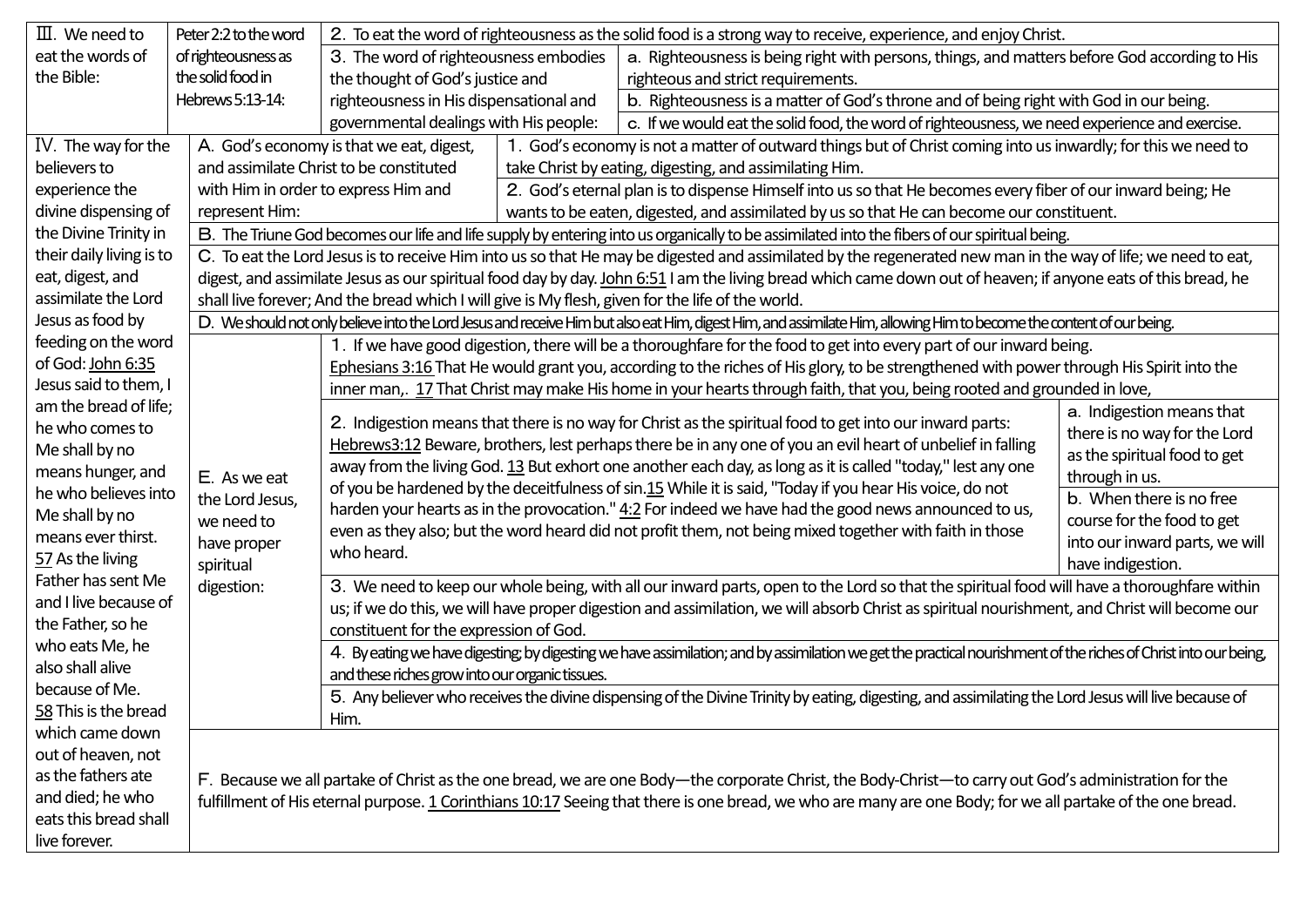# **Experience: ①Prey-read isthe best way to eat the Word:**

It is not sufficient to understand the Bible—we also need to eat the words of the Bible....The Bible is not only good for reading and studying, but, even the more, it is especially good for eating. Oh, we need to eat the Word of God! The best way to eat the Word is to pray-read. If we want to enjoy the bountiful supply of the Spirit, we need to eat the Word. We have pointed out that the bountiful supply of the Spirit is equal to the riches of Christ and that the riches of Christ are embodied in the Word. Therefore, to enjoy the riches we must pray-read the Word.

# **Junior high/Senior high school student model:**

There is a proverb with such saying "An army marches on its stomach." It means that nothing can work well with an empty stomach. The Word you pray-read every morning is not directly related to the problem you face in your junior high and senior high school life. But the Word of God nourishes your spirit and soul. In order to keep your body healthy, you need to eat three meals a day to supply nutrients to your body. Likewise your spirit and soul also need to have supplies of nutrients. The school trains the soul, especially the mind which is the majority part of the soul. So, you need nutrients for your soul every day. If the soul is lacking nutrients, for example, you may be easy to get angry with trivial things, your concentration may go down, you may be envious of other people, and your spirit of rivalry that comes from being jealous may become stronger. Then you will not be able to study. The revival every morning will then be a life and death problem for you.

1 Peter 2:25 says、*"For you were like sheep being led astray, but you have now returned to the Shepherd and Overseer of your souls.."*

FT "Shepherd": Christ was our Redeemer in His death on the tree. Now He is our soul's Shepherd and Overseer in the resurrection life within us. As such, He is able to guide us and supply us with life that we may follow in His steps according to the model of His suffering. FT "souls": Our soul is our inner being, our real person. Our Lord, as the Shepherd and Overseer of our souls, shepherds us by caring for the welfare of our inner being and by exercising His oversight over the condition of our real person.

Important things when pray-reading the Word of God every morning is, i) to call on the name of the Lord, and utilize your spirit, ii) with an open mind and utilize your mind to understand the Word you have pray-read. Christ is not only a shepherd of the soul but also the nutrient. This nutrient will spread out from your spirit to your soul.

## ②**You become a healthy person if you eat healthy foods:**

The healthy color in [a healthy] person's face is not from applying cosmetics to his skin. The application of cosmetics is a mere outward change by outward makeup. The way to

have a healthy appearance is by eating healthy food. The healthy food metabolically makes us healthy, giving us a healthy appearance outwardly. In order to grow in life and have the transformation in life, we need to eat Christ as our healthy, spiritual food. When we eat, digest, and assimilate Christ as our spiritual food, the essence of this food gets into our being and produces transformation. Many Christians today are weak because they do not eat Jesus. If we eat Jesus every day, we will be spiritually energetic and will be transformed in life. (The Constitution and the Building Up of the Body of Christ.

# **I am the living bread** (John6:51)

I am the living bread, which came down out of heaven; If anyone, if anyone eats of this bread he shall live forever; And the bread (and the bread) Which I will (which I) Will give is my flesh, given for (given for) for the life (for the) life of the world. I am the living bread, which came down out of heaven; If anyone, if anyone eats of this bread he shall live forever.

# **Business life model:**

The most important thing in Christian life is to have revival every morning. By praying and reading and enjoying the Word of the Lord, you will have vitality inside you and your soul adjusted properly. Japanese businessperson tends to pay too much attention on how not to fail but cannot challenge at the time of change. If you are going to respond to the rapid changes on both inside and outside of the company, your soul, mind, emotion, and will need to be cultivated and correctly adjusted by the supply of spiritual food. You will not function properly if your soul is irritated or imbalanced due to fixed thinking. Learn to move forward positively with the Lord after understanding the overall picture of the project, goals, schedule, personnel and so forth.

If you care only about the details and concentrate on not failing, your time will run out and eventually you will fail. A certain foreigner points out the following about the Japanese: "When cleaning, Japanese begin from the corners and places you don't see, and clean up thoroughly." This can be a strong point and as well as a shortcoming for the Japanese people. In business, since the aspect of fighting for time is strong, it will become less efficient if you proceed with the project in the same way, and you will be defeated by the other competitors. In fact, the problem of too much overtime in Japan is actually caused by the temperament of Japanese who "do not think about such efficiency". In order to succeed in business life, it is extremely important that you eat the Word of God, have your spirit strengthened, all the portions of your soul nourished and adjusted. So the revival every morning is not only a life and death problem for the junior high and senior high school students, but also for business person as well.